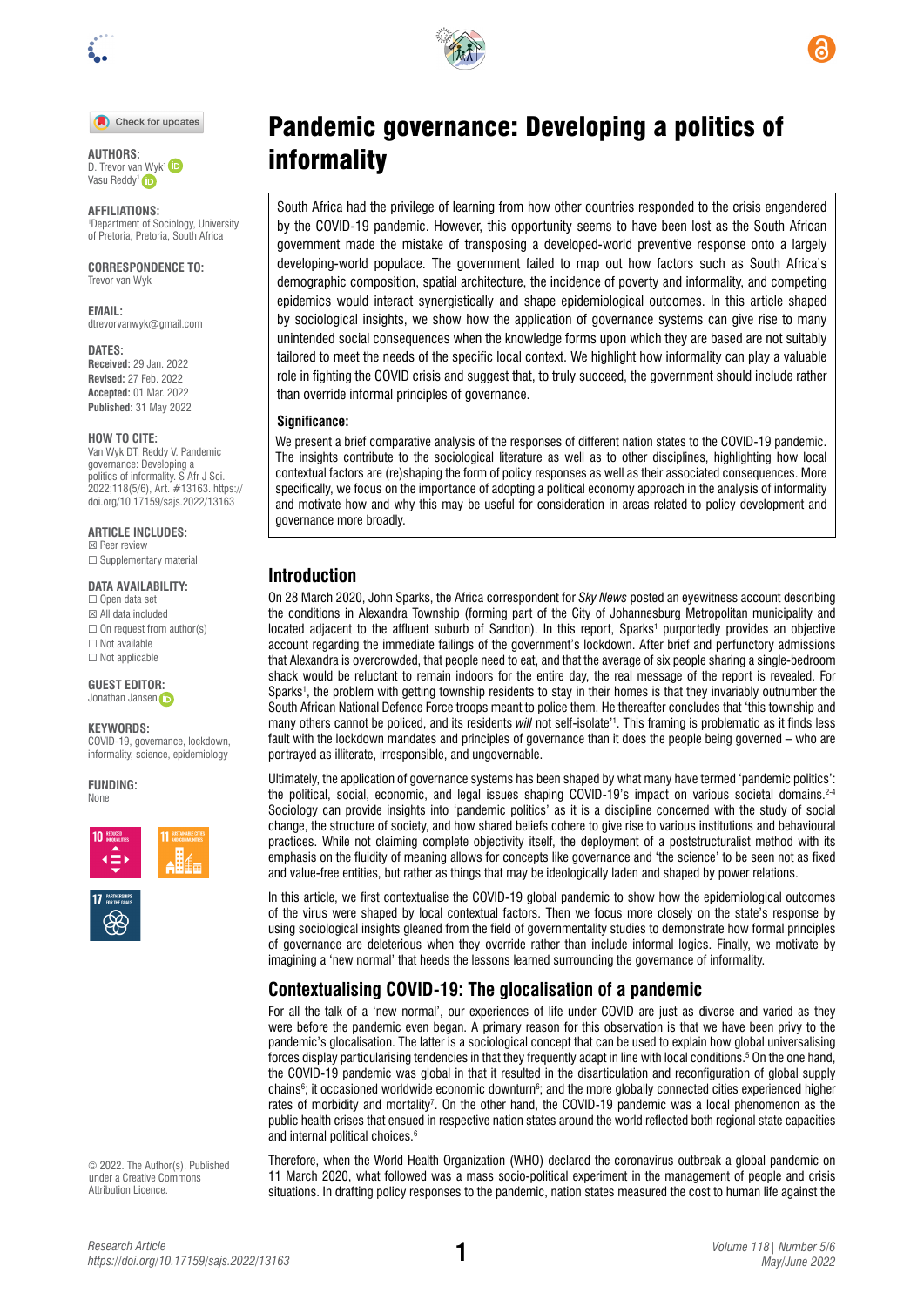value of their democratic principles and the health of their economies, and in turn, created interesting policy blends drawn off the axes of libertarianism–authoritarianism and social democracy–neoliberalism.<sup>8</sup>

For instance, following an initial denial of the severity of the pandemic, countries with obstinately right-wing neoliberal administrations such as Brazil, the USA and the UK were demonstrably more laissez-faire in their response measures.<sup>6</sup> In espousing the liberal doctrine of letting the pandemic run its natural course<sup>9</sup>, they opted for the strategy of herd immunity and prioritised individual freedom and the protection of profit over the preservation of public health $6$ . On the other end of the extreme, China took a much stronger interventionist approach with its 'zero-tolerance for COVID policy' and demonstrated the allure of a dictatorship in containing the spread of the virus.<sup>10</sup> In an impressive feat of mobilising resources, they constructed two fully furnished specialty field hospitals in under two weeks.<sup>11</sup> As infectious disease hospitals, they were constructed keeping the transmission dynamics of the novel virus in mind.<sup>11</sup>

The above observations demonstrate that science – an invariably unfinished project – is not neutral, especially when applied towards political ends. With the pandemic's immanent yet progressive politicisation, a myriad of divergent policy responses all around the world were shuffled in and were similarly justified in that they were 'following the science'12. Far from being objective, 'pandemic science' has been open to interpretation and it is the perceived severity of the problem of COVID-19 as well as how it has been legally defined that has determined the robustness of how nation states responded. For example, nation states such as Bulgaria, Italy, Portugal, and Spain were all able to declare a state of emergency.13 Alternately, countries like Albania13, Bosnia13, and South Africa may have had either higher constitutional thresholds to meet or they simply could not legally declare a state of emergency, instead leaving them to settle for declaring a national state of disaster.

Another example is the case of Ireland which responded to the COVID-19 crisis through the *Health Act of 2020* and the *Emergency Act of 2020* as they could only evoke their constitutional powers and declare a state of emergency in conditions characterised by political violence<sup>14</sup> and which might pose a threat to state sovereignty. This is significant because the constitutional provisions<sup>13</sup> and legislative frameworks of different countries dictate which emergency response mechanisms are permissible or ideal. This in turn determines how much power is transferred to the executive governing body, how many resources may be released or redirected, which crisis measures may be adopted, and consequently which civil liberties may be suspended or curtailed.

Even then, once countries get the legal go-ahead to implement certain public health interventions, there is still the issue of certain politicians both knowledgeable and lacking in a scientific background that are charged with (in)directly undermining the efforts and policy recommendations made by their respective scientific advisory boards. An illustrative example of this is how Jair Bolsonaro, President of Brazil, fired his health minister for publicly recommending that Brazil make use of physical distancing and a lockdown.15 Similarly, Richard Bright – director of the US Biomedical Advanced Research and Development Authority – was demoted after publicly raising concerns regarding former President Donald Trump's overly enthusiastic endorsement of hydroxychloroquine as a potential treatment for COVID-19.16 But while populist leaders like Boris Johnson (UK), Narendra Modi (India), Donald Trump (USA) and Jair Bolsonaro (Brazil) manufactured good news to fuel their politics by downplaying the pandemic and rejecting or distorting the science<sup>17</sup>, South Africa was facing an unseen threat of a much different kind.

### **COVID's challenge to South Africa and a polemic against performative scientism**

As per the WHO's<sup>18</sup> guidelines, in a situation where vaccines are unavailable, behaviour modification and non-pharmaceutical interventions like social distancing, mask wearing, the self-isolation of those at risk of exposure, quarantining of positive cases, handwashing and sanitising, and restrictions on public gatherings all become the order of the day. The South African government was quick to adopt

these measures following President Ramaphosa's National Address on 15 March 2020. In that same address, Mr Ramaphosa announced the establishment of the National Coronavirus Command Council which would allow for intergovernmental coordination in response to the pandemic.19 On 26 March 2020 – 11 days after President Ramaphosa first evoked his constitutional powers and declared a national state of disaster – a 'hard lockdown' was imposed. This risk-adjusted strategy – which began with the status of Alert Level 5 – was seen as the most restrictive lockdown response on the continent<sup>20</sup>, and among the most stringent in the world<sup>8,21</sup>. With the exception of those sectors involved in the performing of essential services or that dealt in the trading of essential goods, the early lockdown entailed a complete economic shutdown and a ban on inter-provincial travel.<sup>8</sup> Under the threat of hefty fines and imprisonment, people would be allowed to leave their homes only to buy groceries and access medical services or if they worked in essential services.<sup>21</sup>

South Africa was initially praised for demonstrating good governance in taking decisive action and swiftly implementing the hard lockdown.<sup>8</sup> South Africa's science-based approach is partly why it was initially seen as so successful<sup>22</sup>, garnering the praise of international organisations like the WHO23. For instance, the Ministerial Advisory Committee (MAC) on COVID-19 was established on 30 March 2020. It consisted of researchers, clinicians, pathologists, laboratory practitioners, and public health practitioners and they performed the function of regularly advising the government on its various interventions.<sup>24</sup> This approach stood in stark contrast with the anti-scientific sentiments of former President Mbeki's administration where the ideology of AIDS-denialism, bogus AIDS cures<sup>25</sup>, and delay in providing affected groups with anti-retroviral drugs resulted in at least 330 000 unnecessary AIDS-related deaths<sup>26</sup>.

At the International Aids Conference held in South Africa in 2000, former Minister of Health Dr Tshabalala-Msimang called renowned infectious disease epidemiologist Prof. Abdool Karim a traitor and she saw it as treasonous that he and his colleagues were advocating for the government to provide access to anti-retroviral treatment.27 Now, in the current era defined by COVID-19, for the duration of 2020, Prof. Abdool Karim served as Co-Chair on the MAC on COVID-19 which provided scientific advice to the President and Health Minister on how to proceed in handling the pandemic.<sup>25</sup> Although the South African government was definitely 'following the science'25 in developing an epidemic response, it is important to consider how well-suited the policy responses – informed by 'the science' – were in helping overcome specific challenges posed by South Africa's local context, as well as how closely the government followed the recommendations. As a complete analysis of the second consideration is beyond the scope of this article, we will mainly focus our attention on the first consideration, which essentially deals with COVID's challenge to South Africa.

While South Africa may be formally classified as a middle-income country, there are many realities that cast doubt on this status. South Africa has been dubbed the most unequal society in the world, a title that has been seemingly unchallenged for the past 16 years.<sup>28</sup> Reflective of South Africa's segregationist history, income distribution and wealth distribution remain heavily racialised.29 In a further demonstration of inequality, South Africa spends 42–44% of its total health expenditure on voluntary private health insurance – popularly referred to as 'medical aid' – for a scheme that covers roughly 16% of the population.  $30,31$ 

Before the scourge of the COVID-19 pandemic even began, the South African health system was battling its quadruple disease burden the confluence of communicable diseases such as HIV and tuberculosis (TB); non-communicable diseases like diabetes, hypertension, cardiovascular diseases, cancer, and chronic lung disease; maternal and child mortality; and trauma and violence.<sup>32</sup> This means that by the time the pandemic hit, the response was to be shouldered by an already overburdened, under-resourced, and poorly administered public health system.<sup>33</sup>

Moreover, instead of taking a strictly biomedical approach to tackling the COVID-19 pandemic, the necessity of adopting a syndemic approach should have been apparent early on. Viewing the syndemic impact of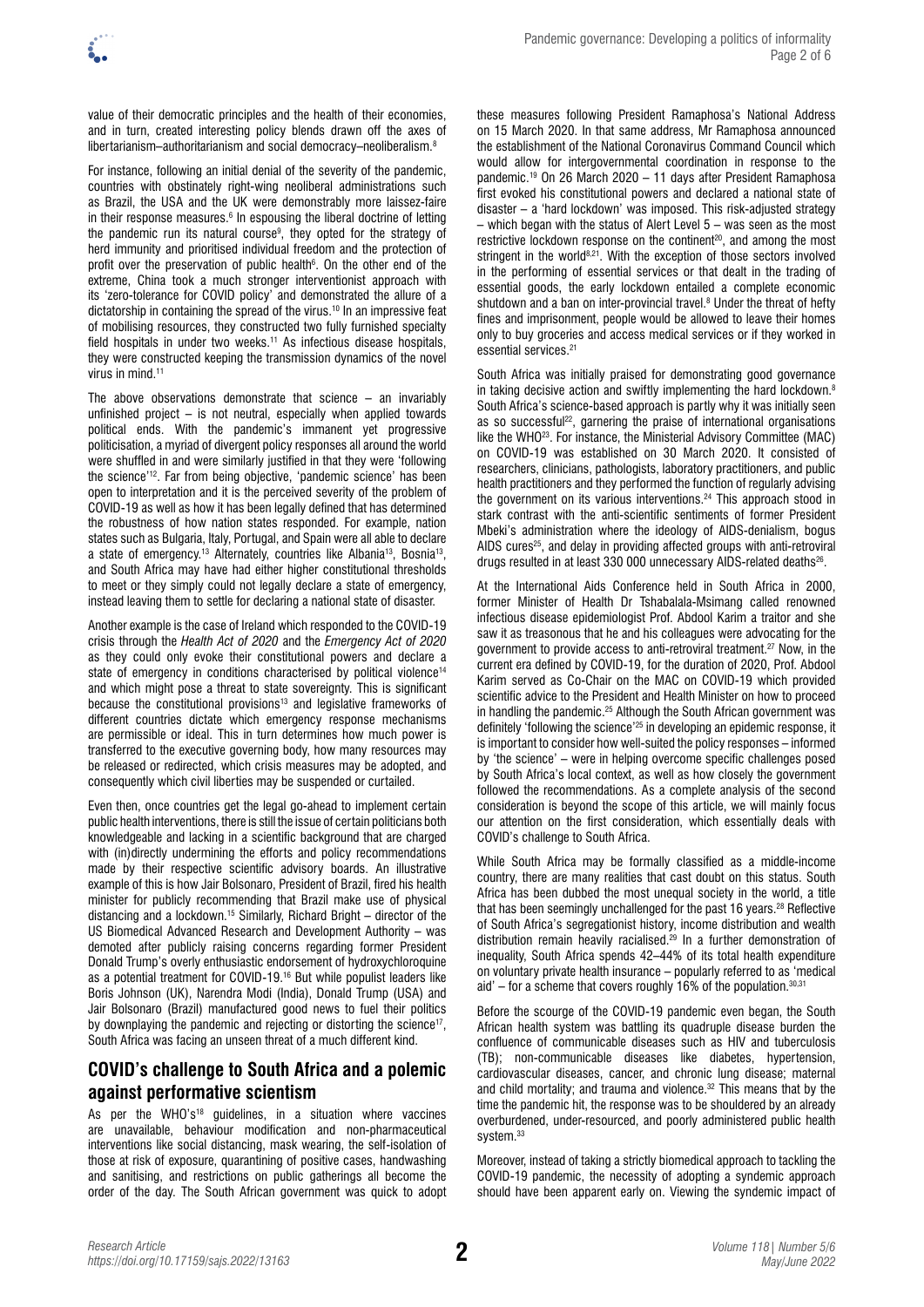COVID-19 means being attuned to how the co-occurrence of epidemics and various social factors routinely interact to produce complicated public health outcomes to which the state must actively respond. In other words, South Africa had to prepare for how biological factors – such as competing epidemics and comorbidities – would interact synergistically with socioecological factors – such as poverty, food insecurity, gender-based violence, and widespread housing insecurity – and make the disease and negative impacts thereof more likely to cluster among socially disadvantaged groups.<sup>34,35</sup>

However, it must be added that in a controversial turn of events, in September 2020, it was a stated awareness of the syndemic nature of COVID-19 that served as justification for the reconfiguration of the original MAC on COVID-19.24 What is at issue is that some of the scientists who were being relieved of their duties were among the most respected in their fields and they were publicly known for having been critical of various elements of the government's occasionally 'unscientific' handling of the pandemic.<sup>36,37</sup> Examples of such persons are Prof. Francois Venter, Prof. Glenda Gray – the president of the South African Medical Research Council – and Prof. Shabir Madhi – who spearheaded Oxford University's COVID-19 vaccine trials in South Africa.36,37 Nevertheless, the Department of Health has maintained that the MAC was augmented to strengthen it by including other experts such as social scientists, community leaders, and specialists in ethics. Furthermore, they proclaimed that $24$ :

> *the Minister accepted and implemented almost all (more than 95%) of the advisories from the MAC on COVID-19 . . . Those who persist that government has not heeded the advices from the MAC on COVID-19 are dishonest and intent on misleading he* [sic] *public.*

To return to the issue of how well-suited the policy responses were in addressing the specific challenges posed by South Africa's context, the answer remains murky at best. Despite the fact that, at the start of 2020, the South African government had limited fiscal space<sup>7</sup> and the South African economy was experiencing a technical recession<sup>26</sup>, the government got off to a promising start, leveraging its existing infrastructure and experience in dealing with the HIV and TB epidemics<sup>22</sup>. In April 2020, around 28 000 health workers – representing capacities that were developed in response to the aforementioned epidemics<sup>26</sup> – and 67 mobile testing units were deployed during the lockdown to conduct door-to-door symptom 'screening' in at-risk communities<sup>7,26</sup>.

However, things began to unravel rapidly as the government neither had the necessary infrastructure and resources to properly see their public health interventions through nor were they capable of dealing with the lockdown's unintended social and economic consequences. For instance, in regard to the community screening and testing programme, contact tracing became unfeasible as the turnaround time for test results had increased from 12–48 hours to 5–14 days.<sup>7,26,38,39</sup> This means that by the time someone got their positive result, they would have likely exposed someone else to the virus. It is also the case that the government had to ensure that by attempting to follow up on COVID-19 so rigorously that they did not lose sight of the other previous health challenges that they were battling.32 For example, the lockdown-induced reduction in earnings and the limitations placed on movement created difficulties for people in terms of accessing public transport. Consequently, the National Institute for Communicable Diseases reported that with the COVID-19 level 5 restrictions, the first five weeks of the lockdown saw an average 48% weekly decrease in testing for TB and a 33% decline in newly diagnosed cases.23,32,38

While other countries were facing threats like populism with its concomitant anti-science and anti-establishmentarian politics – South Africa was facing an unseen threat in the form of what Muller<sup>23</sup> calls 'performative scientism'. In the sociological and philosophical literature, scientism can refer to a particular methodological and epistemological stance which regards scientific knowledge as the purest form of knowledge and one that is incapable of being contaminated by other knowledge forms.<sup>40</sup> Scientism is sometimes used pejoratively<sup>40</sup> to describe:

> *an exaggerated kind of deference towards science, an excessive readiness to accept as authoritative any claim made by the sciences, and to dismiss every kind of criticism of science or its practitioners as anti-scientific prejudice.41(p.17-18)*

'The science' became both a shield and a general selling point to boost the legitimacy of the government's policy interventions. It is the opaqueness characteristic of the government's decision-making processes regarding its handling of the pandemic which is said to have caused confusion about when the government showed deviations from the scientific expertise.<sup>37</sup> An example of such performative scientism or 'COVID theatre'<sup>42</sup> can be seen in things like the tobacco ban<sup>43</sup> which had very little scientific merit as well other irrational measures like the 12–4 a.m. curfew<sup>42</sup> or the ban on the sale of open toe shoes.

Even though we have demonstrated the complicated relationship between politics and 'the science', to fully understand the consequences of the lockdown it is important to note how governance systems have differential impacts when exercised on various population groups. In the next section, we engage how the governance systems represented by the pandemic response were ill-suited to helping those individuals living in contexts defined by informality.<sup>44</sup>

### **Governing the informal: A people without a safety net**

An informal settlement may be described as a dense settlement in an urban area where residents have occupied land and have made makeshift housing using resources and construction methods that are not wholly compliant with formal urban planning methods and building regulations.44 Informal settlements are typically characterised by overcrowding<sup>45</sup>, insecure tenure<sup>46</sup>, inadequate access to clean water<sup>45</sup> and formalised sanitation infrastructure<sup>44</sup>, poverty<sup>46,47</sup>, and a lack of access to basic service delivery45.

In 2015, it was estimated that around 25% of the world's population (1 billion people) were living in informal settlements, and that within 15 years that percentage would double.<sup>48</sup> In South Africa, as many as 1.2 million households live in informal settlements.49 It is important to be sensitive in terms of how we speak about informality and informal settlements. We should avoid sentiments that needlessly pathologise the conditions that many people involuntarily live in. And, in recognising the ingenuity, resourcefulness, and adaptability that the people living in informality often display, we should similarly avoid the indirect naturalisation of these very conditions.

Informality may be understood as a social existence outside of formal regulations and one that is further removed from the provisions of the state. Within the literature, there has been a tendency to approach informality as: a *sector* – like the labour market; a *setting* – like informal settlements; or as an *outcome* – regarding the legal status of various practices.50 Furthermore, in conceptualising informality, there have historically been three traditional schools of thought, namely: *dualism* – the informal economy encompasses low-income and marginal economic activities that are distinct from the formal, modern capitalist sector; *structuralism* – a neo-Marxist approach wherein informal economies are exploited and subsumed by formal economies; and *legalism* – a neoliberal approach wherein informal activities are framed as a rational response to the costs and overregulation accompanying bureaucracy.50

However, all the above approaches have been critiqued on account of their static categorisations of informality and their subsequent neglect of a thorough political economy analysis.<sup>50</sup> In other words, 'informality is not confined to the urban poor'<sup>50</sup>, but also includes those political and economic elites that have privileged themselves through informal networks. An example is how the tobacco ban, which may have been politically motivated, created lucrative opportunities for illicit tobacco traders.23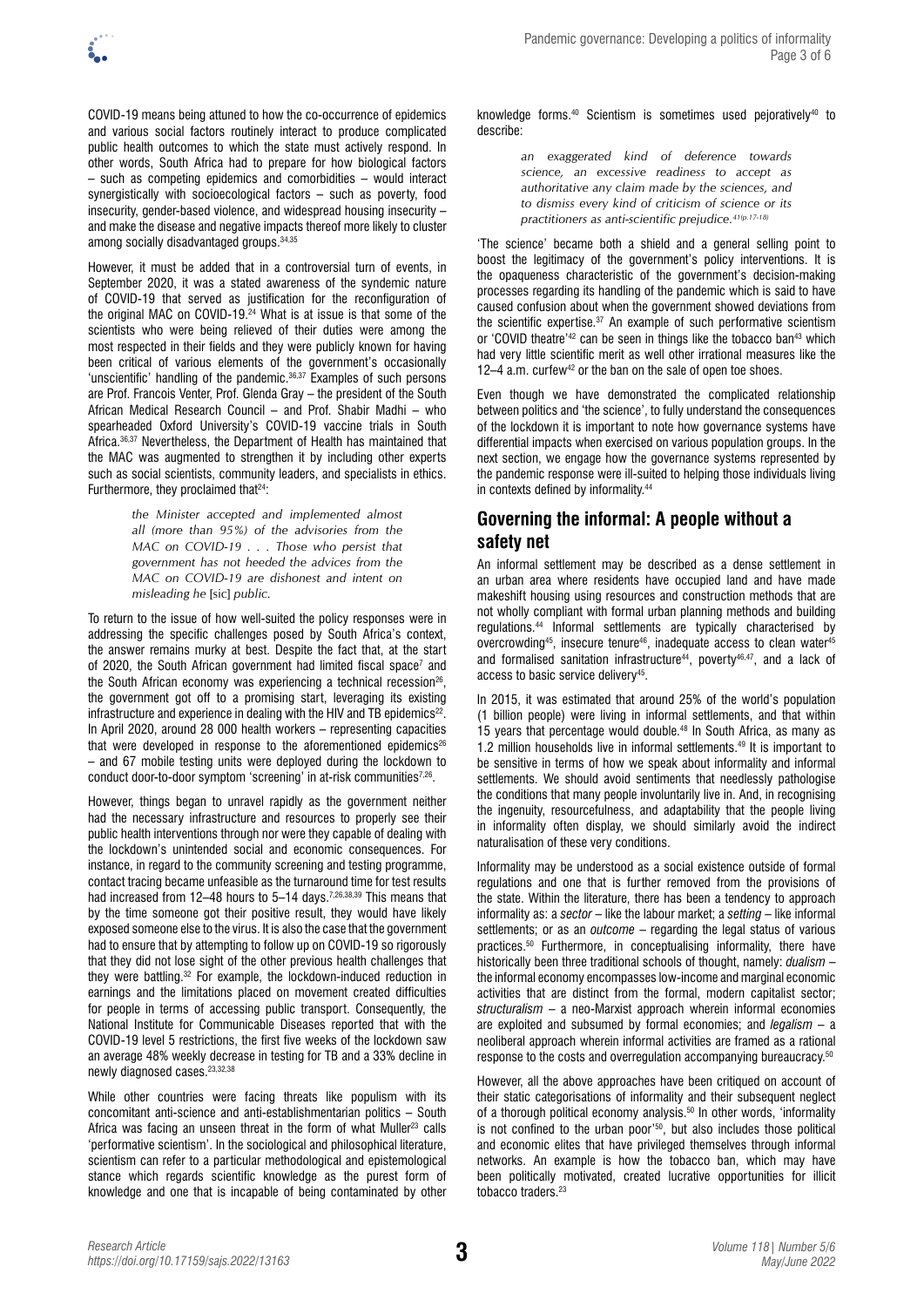Moreover, the state itself can in many instances be extremely deregulated (through bureaucratic inefficiencies, corruption, and the outsourcing of informal labour), whereas the informal sector can appear to be highly organised and regulated, albeit not by a state body. This article therefore draws on Roy's poststructuralist framing of urban informality as 'organising logic, a system of norms that governs the process of urban transformation'51. This allows us to treat informality as a critical and multi-scalar category of analysis wherein informal networks and circuits of exchange continuously give rise to new 'winners and losers' in urban development.<sup>50</sup>

A 'politics of informality' is a 'strategy for elite and subaltern groups'<sup>50</sup>, largely perceived as a response to the shortcomings and inefficiencies of the state. Therefore, things like collective mobilisation and protests are also included under the rubric of a 'politics of informality'. Informality thus plays a very important role in sustaining people's lives and helping them enact citizenship<sup>52</sup>, and informal governance only constitutes an oxymoron if one maintains that the formal and informal are mutually exclusive entities.

Informal settlements propel the city's development and stimulate the local economy as they provide low-income groups with affordable housing.<sup>48</sup> As a function of their location, informal settlements help people actualise their right to the city as it enables easier access to services and resources within the city. For instance, informal settlements can help the urban poor find jobs and gain access to schools, healthcare facilities, and other public amenities.49 The informal sector provides a viable food source for around 70% of poorer households and informal food vendors are convenient outlets because of their operating hours, because they can sell food items in flexible quantities, because they are more affordable, and because they sometimes offer credit to regular customers.<sup>53</sup>

Now that we can see how essential the informal sector is to maintaining life, we could imagine how much suffering was caused by the initial hard lockdown. Between April and June 2020, more than 2 million jobs were shed from the labour market<sup>54</sup>, and statistics from February 2021 suggest that of the initial 2.2 million jobs lost, only 40% had been recovered<sup>55</sup>. These job losses were concentrated among the already socially disadvantaged, with rates of job loss in the informal sector twice as high as that in the formal sector.<sup>54</sup> Informal workers were effectively left without a safety net as they did not qualify for the Unemployment Insurance Fund, and the meagre COVID-19 Social Relief of Distress grant to the value of ZAR350 per month was only introduced on 21 April 2020.<sup>7</sup>

The loss of and reduction in average household income exacerbated food insecurity in South Africa. Prior to the lockdown, around 9 million children were receiving a free meal at school every day – an important feeding programme that fell away with the closure of schools.26,29 Furthermore, it did not help that informal food vendors and spaza shops were not allowed to operate as they were not classified as essential retailers.56 Two weeks into the lockdown, informal food vendors were finally allowed to open for business. However, they were only allowed to serve uncooked foods and they had to have a pre-existing municipal permit in order to function.56

In writing on South Africa's lockdown-induced food insecurity ordeal, Battersby<sup>56</sup> suggests that the government's regulations show a very limited understanding of how poor people routinely access food. The bias towards larger formal food providers is said to instead reflect a bias against informality.56 This is an argument that has been extended in other forms. For instance, Friedman<sup>25</sup> references South Africa's high inequality and sees the country as divided into a 'First World' and a 'Third World'. He then asks why South Africa performed worse than other African countries when it had the most sophisticated medical infrastructure.25 In supplying an answer, he suggests that perhaps it was the sophisticated medical infrastructure itself that contributed to the severity of the outbreak.25 Here Friedman alludes to the increase in turnaround time for COVID-19 tests and further intimates that South Africa reflected a 'First World' bias in that it attempted to emulate 'the science' of Northern countries and it invested all of 'its eggs' in the contact tracing basket even when it still clearly lacked the necessary infrastructure to make it worthwhile.25

Whether we discuss the government's bias against informality – in the case of Battersby56 – or the government's 'First World bias' – in the case of Friedman<sup>25</sup> – or the Alexandra township residents' unwillingness to self-isolate  $-$  in the case of Sparks<sup>1</sup>  $-$  the governance systems which comprised the government's epidemic response clearly had differential impacts on various population groups.

In the field of governmentality studies – which finds inspiration in the work of Michel Foucault – governance refers to the particular political rationality that is adopted by a given regulatory body which outlines how power is to be exercised in the management of a specific target, such as a population or a company.9 With governmentality being a neologism of government and rationality, the state is not just an overseer and service provider. Instead, they exercise power through contributing to the formation of political subjects which conduct themselves according to specified means.

So, for example, in neoliberal regimes, less government does not mean that there is less governance.<sup>57</sup> Instead, neoliberal governance uses notions of rights and freedoms to frame what it means to be a citizen in that particular context. These notions of citizenship are then imbibed in people and thus people begin to govern and conduct themselves accordingly. This allows for the government to govern at a distance, and it shifts some responsibility on to the individual.

Additionally, the neoliberal ideology that the market is the most efficient and legitimate distributor of wealth functions to hold individuals accountable for their own social standing, irrespective of institutional and economic barriers. Another timely example of such governance would be how we have been conditioned into identifying certain behaviours as COVID-friendly etiquette and have modified our behaviours accordingly in the favour of public interest. If everyone adopted these modes of selfconduct, it would reduce the pressure experienced by the public health system. Unfortunately, due to economic, spatial, and infrastructural inequalities, people in informal settlements cannot be effectively governed using the same principles as those applied in the suburbs.

To this point, in a study on two informal settlements in Cape Town (Masiphumelele and Klipfontein Glebe) geographic information system (GIS) software (ArcGIS 10.5.1 (Esri)) was used to examine the feasibility of social distancing as an effective method to prevent the spread of COVID-19.45 The researchers calculated the distance between the dwellings to get a sense of the relative density of the informal settlement, and they compared the results with the UK guidelines on social distancing which recommends a minimum distance of 2 metres when meeting another person outside<sup>44</sup> – a distance that South Africa then adopted. At the time that the associated authors were writing (April 2020) they reported that there were no other similar GIS studies juxtaposing the spatial arrangement of informal settlements and the social distancing guidelines.44 Instead, the prevailing uses of GIS were studies that either determined caseloads and fatalities within specific areas, or were linked to general vulnerability mapping, whereby census data such as poverty indicators and population density were used to ascertain which population groups would be more susceptible to COVID-19.44

They found that to effectively maintain social distancing, the residents would still have to remain indoors.<sup>44</sup> This was unfeasible as many shacks are overcrowded and poorly ventilated<sup>10</sup>, people share communal toilets which may be distant from their homes, and the lack of sanitation infrastructure may make them more susceptible to COVID44. Furthermore, people still need to leave their homes on a day-to-day basis as many township residents cannot store food, as they lack appliances like refrigerators.<sup>45</sup>

### **Conclusion: Developing a politics of informality**

If the South African National Defence Force's excessive violence against civilians was any indication, the lockdown was an untenable condition to maintain. While the lockdown did buy time for the health system to prepare for an influx of patients, it was nothing to be desired. This is not to say that things could not have gone differently. Despite the apparent necessity of the situation, a major fault in the government's epidemic response was the failure to properly consult the people living in informal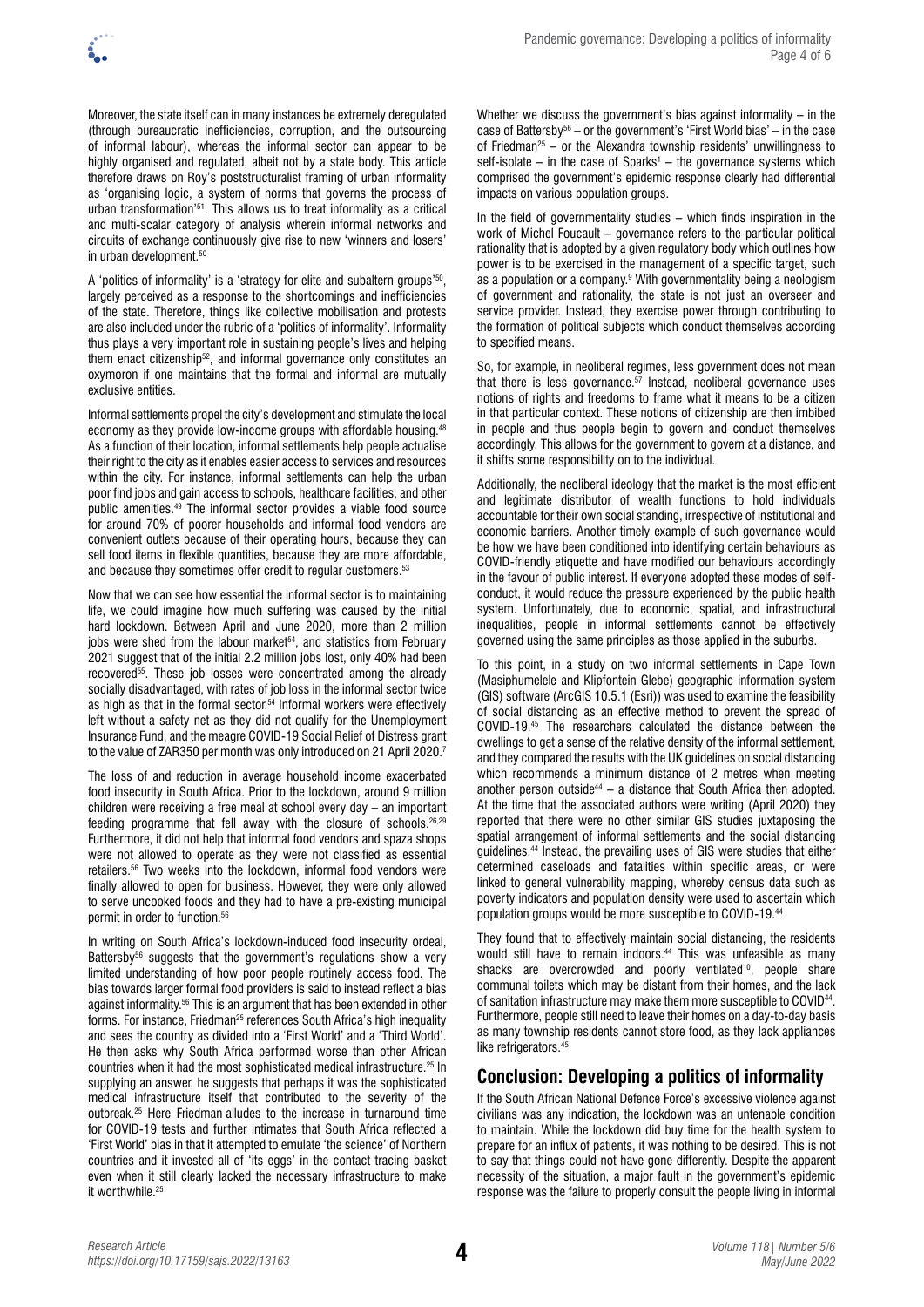settlements who would be most severely affected by the regulations.<sup>33</sup> Had they consulted with community leaders or researchers, they would have been able to modify their lockdown response accordingly.

For instance, rather than a national lockdown, a community lockdown might have made more sense, and instead of an entire township being cordoned off, clusters of dwellings could isolate together.<sup>44</sup> This would have made it easier to assess the relative risks and needs posed by various communities. Additionally, in full acknowledgement of the fact that social distancing is impossible in many informal settlements, the government should have launched mass construction and development campaigns in informal settlements across South Africa. The installation of things like temporary housing, water and sanitation infrastructure, and allotment gardens may have addressed several socio-economic challenges posed by the crisis and it would have provided a much-needed labour source for informal construction workers. More state resources and authority should have been conferred to the non-governmental organisations that already had a foothold in certain communities and which were filling a governance vacuum vis-à-vis the state.

The problems associated with the government allowing food vendors to operate on the condition that they had municipal permits showed us that with a 'politics of informality', the ultimate goal is not inclusion via formalisation, as the latter brings with it new barriers to entry. Not to be simply conflated with calls for more decentralised governance, a politics of informality – as a form of 'governmentality from below' – is about supplementing existing positive forms of governance and enhancing a people's ability to effectively conduct themselves, even if this goes against the neoliberal doctrine of investing in people materially. Alternatively, the government could have supplied informal food vendors with masks, latex gloves, and other equipment to safely prepare food, as well as things like industrial tape to demarcate physical distancing space and ensure the safe distribution of food to clients.

Nevertheless, this article has also demonstrated that treating informality as a critical category of analysis means being attuned to how political and economic elites may also use a 'politics of informality' to enrich themselves. Therefore, extra-governmental organisations should be approached or established prior to the launching of any fiscal response or development programme, in order to audit the awarding of contracts and funds.

This article has thus motivated the need to further develop the conceptual tool of a 'politics of informality', which begins with the acknowledgement that informality is not opposed to governance, but rather has the capacity to strengthen governance systems.<sup>52</sup> As opposed to governance systems which assume that top-down policy decisions will have uniform effects on various population groups, a 'politics of informality' can better inform policy as it is situational, contingent<sup>52</sup>, and informed by the daily realities of the people thereby affected. Suffice it to say, social distancing in a shack was and is impossible because the prevailing governance systems deem it so.

### **Competing interests**

We have no competing interests to declare.

### **Authors' contributions**

Conceptualisation: D.T.v.W.; V.R. Methodology: V.R.; D.T.v.W. Data collection: D.T.v.W.; V.R. Data analysis: D.T.v.W.; V.R. Writing – the initial draft: D.T.v.W. Writing – revisions: V.R. Student supervision: V.R. Project leadership: D.T.v.W. Project management: V.R. Where both authors are mentioned, the first mentioned author played a more prominent role.

### **References**

- 1. Sparks J. Coronavirus: The South African township where people just won't follow the lockdown rules. Sky News. 29 March 2020 [cited 2021 Dec 16]. Available from: [https://news.sky.com/story/coronavirus-the-south-african](https://news.sky.com/story/coronavirus-the-south-african-township-where-people-just-wont-follow-the-lockdown-rules-11965027)[township-where-people-just-wont-follow-the-lockdown-rules-11965027](https://news.sky.com/story/coronavirus-the-south-african-township-where-people-just-wont-follow-the-lockdown-rules-11965027)
- 2. Kahl C, Wright TJ. Aftershocks: Pandemic politics and the end of the old international order. New York: St. Martin's Press; 2021.
- 3. Delanty G. Pandemics, politics, and society critical perspectives on the COVID-19 crisis. Berlin: De Gruyter; 2021. [https://doi.](https://doi.org/10.1515/9783110713350) [org/10.1515/9783110713350](https://doi.org/10.1515/9783110713350)
- 4. Boin A, McConnell A, Hart P't. Governing the pandemic: The politics of navigating a mega-crisis. Cham: Palgrave Macmillan; 2021. [https://doi.](https://doi.org/10.1007/978-3-030-72680-5) [org/10.1007/978-3-030-72680-5](https://doi.org/10.1007/978-3-030-72680-5)
- 5. Robertson R. Glocalization: Time-space and homogeneity-heterogeneity. In: Featherstone M, Lash S, Robertson R, editors. Global modernities. London: SAGE Publications Ltd; 1995. p. 25–55. [https://doi.](https://doi.org/10.4135/9781446250563.n2) [org/10.4135/9781446250563.n2](https://doi.org/10.4135/9781446250563.n2)
- 6. Saad-Filho A. From COVID-19 to the end of neoliberalism. Crit Sociol. 2020;46(4–5):477–485. <https://doi.org/10.1177/0896920520929966>
- 7. Visagie J, Turok I. Rural–urban inequalities amplified by COVID-19: Evidence from South Africa. Area Dev Policy. 2021;6(1):50–62. [https://doi.org/10.108](https://doi.org/10.1080/23792949.2020.1851143) [0/23792949.2020.1851143](https://doi.org/10.1080/23792949.2020.1851143)
- 8. Walby S. The COVID pandemic and social theory: Social democracy and public health in the crisis. EJST. 2020;14(1):22–43. [https://doi.](https://doi.org/10.1177/1368431020970127) [org/10.1177/1368431020970127](https://doi.org/10.1177/1368431020970127)
- 9. Gierde LEL. From liberalism to biopolitics: Investigating the Norwegian government's two responses to Covid-19. Eur Soc. 2020;23(1):262–274. <https://doi.org/10.1080/14616696.2020.1824003>
- 10. Manderson L, Levine S. COVID-19, risk, fear, and fall-out. Med Anthropol. 2020;39(5):367–370.<https://doi.org/10.1080/01459740.2020.1746301>
- 11. Luo H, Liu J, Li C, Chen K, Zhang M. Ultra-rapid delivery of specialty field hospitals to combat COVID-19: Lessons learned from the Leishenshan hospital project in Wuhan. Autom Constr. 2020;119:1–10. [https://doi.](https://doi.org/10.1016/j.autcon.2020.103345) [org/10.1016/j.autcon.2020.103345](https://doi.org/10.1016/j.autcon.2020.103345)
- 12. Stevens A. Governments cannot just 'follow the science' on COVID-19. Nat Hum Behav. 2020;4:560. <https://doi.org/10.1038/s41562-020-0894-x>
- 13. Engler S, Brunner P, Loviat R, Abou-Chadi T, Leemann L, Glaser A, et al. Democracy in times of the pandemic: Explaining the variation of COVID-19 policies across European democracies. West Eur Polit. 2021;44(5-6):1077-1102. [https://doi.org/10.1080/01402382.2021.19006](https://doi.org/10.1080/01402382.2021.1900669) [69](https://doi.org/10.1080/01402382.2021.1900669)
- 14. Greene A. Ireland's response to the COVID-19 pandemic. Verfassungsblog. 11 April 2020 [cited 2022 Jan 08]. Available from: [https://verfassungsblog.](https://verfassungsblog.de/irelands-response-to-the-covid-19-pandemic/) [de/irelands-response-to-the-covid-19-pandemic/](https://verfassungsblog.de/irelands-response-to-the-covid-19-pandemic/)
- 15. Chowdhury AZ, Jomo KS. Responding to the COVID19 pandemic in developing countries: Lessons from selected countries of the Global South. Development (Rome). 2020;63:162–171. <https://doi.org/10.1057/s41301-020-00256-y>
- 16. Keown A. Bright settles dismissal complaint while whistleblower case continues. BioSpace. 10 August 2021 [cited 2022 Jan 08]. Available from: [https://www.biospace.com/article/vaccine-expert-dismissed-by](https://www.biospace.com/article/vaccine-expert-dismissed-by-trump-administration-settles-complaint-with-hhs-whistleblower-complaint-ongoing/)[trump-administration-settles-complaint-with-hhs-whistleblower-complaint](https://www.biospace.com/article/vaccine-expert-dismissed-by-trump-administration-settles-complaint-with-hhs-whistleblower-complaint-ongoing/)[ongoing/](https://www.biospace.com/article/vaccine-expert-dismissed-by-trump-administration-settles-complaint-with-hhs-whistleblower-complaint-ongoing/)
- 17. Gonsalves G, Yamey G. Populist leaders like Trump, Bolsonaro, Modi, and Johnson view scientists as their opponents. BMJ. 2020;371, m3878. [https://](https://doi.org/10.1136/bmj.m3878) [doi.org/10.1136/bmj.m3878](https://doi.org/10.1136/bmj.m3878)
- 18. World Health Organization (WHO). Advice on the use of masks in the community, during home care and in health care settings in the context of the novel coronavirus (2019-nCoV) outbreak: Interim guidance [document on the Internet]. c2020 [cited 2022 Jan 08]. Available from: [WHO-nCov-](https://apps.who.int/iris/bitstream/handle/10665/330987/WHO-nCov-IPC_Masks-2020.1-eng.pdf?sequence=1&isAllowed=y)[IPC\\_Masks-2020.1-eng.pdf](https://apps.who.int/iris/bitstream/handle/10665/330987/WHO-nCov-IPC_Masks-2020.1-eng.pdf?sequence=1&isAllowed=y)
- 19. Pietersen JM. The nexus between public administration and disaster management: A case of Covid-19 in South Africa. Afr J Public Sector Develop Govern. 2020;3(1):40–60.<https://doi.org/10.10520/ejc-ajpsdg-v3-n1-a2>
- 20. Stiegler N, Bouchard JP. South Africa: Challenges and successes of the COVID-19 lockdown. Ann Méd-Psychol. 2020;178:695–698. [https://doi.](https://doi.org/10.1016/j.amp.2020.05.006) [org/10.1016/j.amp.2020.05.006](https://doi.org/10.1016/j.amp.2020.05.006)
- 21. Bulled N, Singer M. In the shadow of HIV & TB: A commentary on the COVID epidemic in South Africa. Glob Public Health. 2020;15(8):1231–1243. <https://doi.org/10.1080/17441692.2020.1775275>
- 22. Devermont J, Mukulu T. South Africa's bold response to the Covid-19 pandemic [webpage on the Internet]. c2020 [cited 2021 Dec 28]. Available from: [https://www.csis.org/analysis/south-africas-bold-response-covid-19](https://www.csis.org/analysis/south-africas-bold-response-covid-19-pandemic) [pandemic](https://www.csis.org/analysis/south-africas-bold-response-covid-19-pandemic)